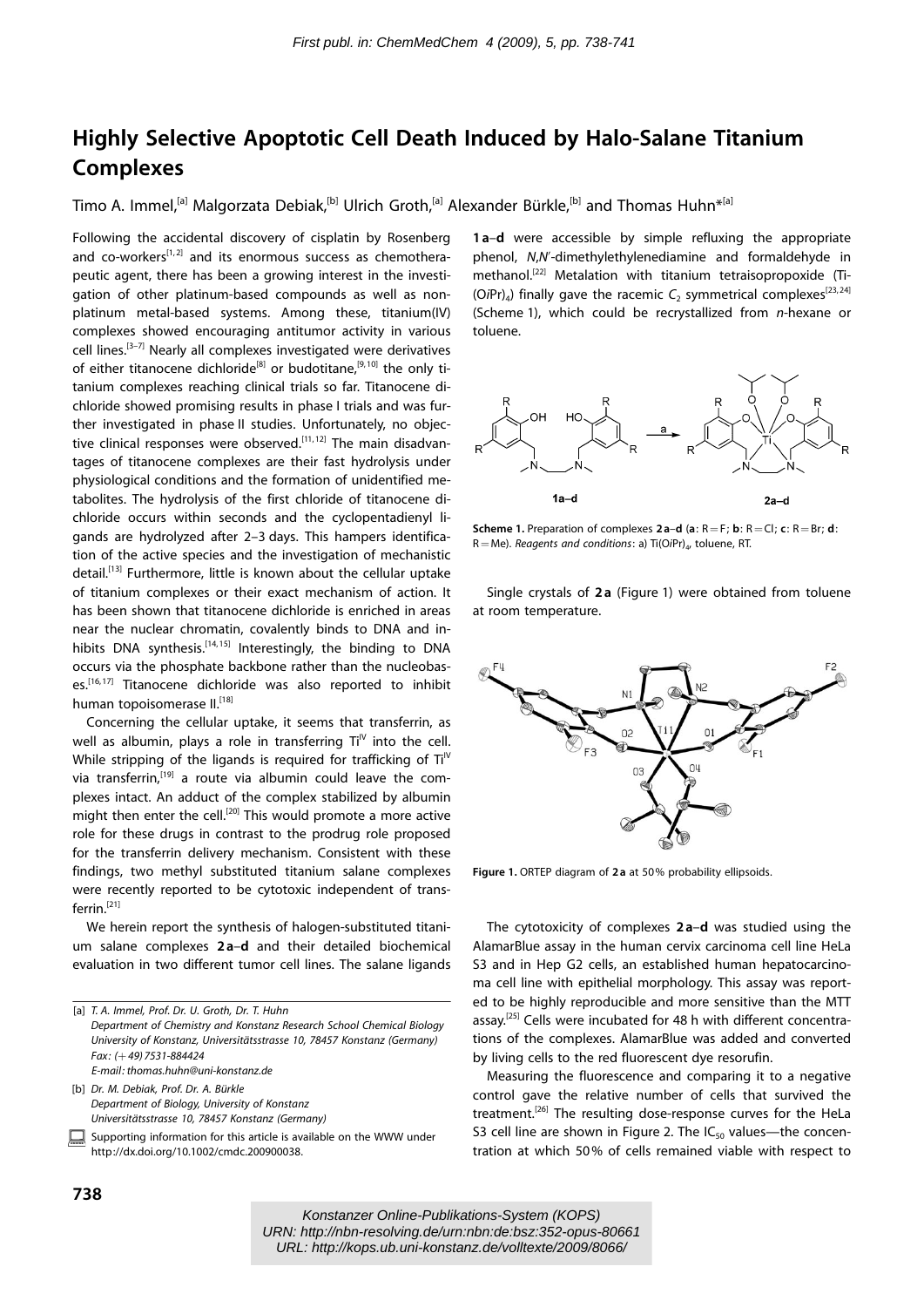

Figure 2. Loss of cell viability (HeLa S3) as a function of treatment with varying concentrations of cisplatin or complexes 2 a–c after 48 h of incubation. Complexes:  $2a$ ,  $\bullet$ ;  $2b$ ,  $\nabla$ ;  $2c$ ,  $\bullet$ ; cisplatin,  $\bullet$ 

| <b>Table 1.</b> IC <sub>50</sub> values of complexes $2a-d$ and cisplatin in HeLa S3 and Hep<br>G <sub>2</sub> cells. <sup>[a]</sup> |                    |                    |  |
|--------------------------------------------------------------------------------------------------------------------------------------|--------------------|--------------------|--|
| Complex                                                                                                                              | $IC_{50}$ [ $µM$ ] |                    |  |
|                                                                                                                                      | HeLa S3            | Hep G <sub>2</sub> |  |
| 2а                                                                                                                                   | $1.6 + 0.1$        | $2.2 \pm 0.2$      |  |
| 2b                                                                                                                                   | $5.3 + 0.2$        | $4.0 \pm 0.2$      |  |
| 2c                                                                                                                                   | $13 + 1$           | $40 + 6$           |  |
| 2d                                                                                                                                   | $2.2 + 0.1$        | $2.1 \pm 0.2$      |  |
| cisplatin                                                                                                                            | $1.2 + 0.4$        | $3.0 \pm 1.3$      |  |
| [a] values measured after 48 h of incubation.                                                                                        |                    |                    |  |

controls—of the titanium complexes in both cell lines are summarized in Table 1. Cisplatin was also tested as a reference compound.

The  $IC_{50}$  values were clearly dependent on the steric demand of the halogen. The cytotoxicity of halogen-substituted complexes 2a (R=F) and 2b (R=Cl) is similar to that observed for the methyl-substituted complex 2 d. This observation indicates that electronic effects play only a minor role in the overall cytotoxicity. Complexes  $2a$  and  $b$ , with  $IC_{50}$  values comparable to cisplatin, are among the most active titanium complexes found to date.[27] NMR studies recently conducted by our group employing a  $[D8]THF/D<sub>2</sub>O$  mixture revealed remarkable robustness towards hydrolytic cleavage. With a typical half-life for the loss of the isopropoxy groups of  $\sim$ 7 h, salane complexes 2a-d are much more stable compared with titanocenes complexes.

Anticancer drugs are effective due to their specific induction of apoptosis,<sup>[28]</sup> therefore, we also studied the overall cytotoxicity measured by the AlamarBlue assay; the distribution of cell death based on either apoptosis or necrosis. In contrast to necrosis, which is a form of traumatic cell death resulting from acute cellular injury, apoptosis is programmed cell death. In principle, antitumor agents should predominantly induce apoptosis as, in contrast to necrosis, apoptosis does not cause inflammatory responses, which could cause severe side effects.

We followed the fate of HeLa S3 cells upon incubation with complexes 2a, 2b and 2d at 8  $\mu$ m, 10  $\mu$ m and 10  $\mu$ m, respectively—that is, concentrations two- to fivefold greater than the  $IC_{50}$  values for loss of cell viability (Table 1)—via double staining with propidium iodide and fluorescein isothiocyanate-labeled annexin V (Figure 3). Because of its significantly lower cytotoxicity bromo-substituted complex 2c was omitted from these measurements.

A differentiation between apoptotic and necrotic cell death is possible as propidium iodide only stains necrotic and lateapoptotic cells with ruptured cell membranes, whereas annexin V binds to both apoptotic and necrotic cells. The proportions of apoptotic and necrotic cells were determined using flow cytometry.

We found that the halogen-substituted complexes 2a and 2**b** nearly exclusively killed the cells through apoptosis induction (Figure 3). Metal-free ligands 1 a and 1 b were also tested in a control experiment; no significant toxicity was observed even with four times higher concentrations. Notably, after incubation with complex 2**b** ( $R = Cl$ ), cell death was caused almost exclusively by apoptosis ( $>96\%$ , Table 2). Few other titanium complexes are known to be as highly selective for the induction of apoptosis<sup>[29, 30]</sup> and the IC<sub>50</sub> values of the complexes reported herein are at least one order of magnitude higher than those of comparable antitumor agents such as cisplatin.

| Table 2. Percentage of dead Hela S3 cells killed via apoptosis upon incu-<br>bation with 2a, b and d. |                    |                          |  |
|-------------------------------------------------------------------------------------------------------|--------------------|--------------------------|--|
| Complex                                                                                               | Concentration [µM] | Apoptotic/dead cells [%] |  |
| 2a                                                                                                    | 8.0                | $90.1 + 4.4$             |  |
| 2 <sub>b</sub>                                                                                        | 10.0               | $95.5 + 2.6$             |  |
| 2 d                                                                                                   | 10.0               | $48.8 + 9.0$             |  |

To the best of our knowledge, complex 2b is the first titanium complex that combines high cytotoxicity with a selective induction of apoptosis. Selective induction of apoptosis is of enormous therapeutic relevance as nonspecific damage to healthy cells by necrosis can be minimized. Interestingly, the ratio of apoptosis to necrosis was, in contrast to the overall cytotoxicity, not as significantly affected by the steric demand of the ligands. A noticeable difference was found between the halogen-substituted complexes 2a and 2b ( $>90\%$  apoptotic cell death) and the methyl-substituted complex  $2d \le 50\%$ apoptotic cell death). Here, electronic effects might play a role.

Currently, we are studying further aspects of the mechanism of action of those salane complexes to better understand their striking selectivity.

## Experimental Section

The Supporting Information contains full experimental details for the synthesis of the salane complexes 2 a–d outlined in Scheme 1. Details of the cytotoxicity studies conducted can also be found in the Supporting Information. Crystallographic data can be obtained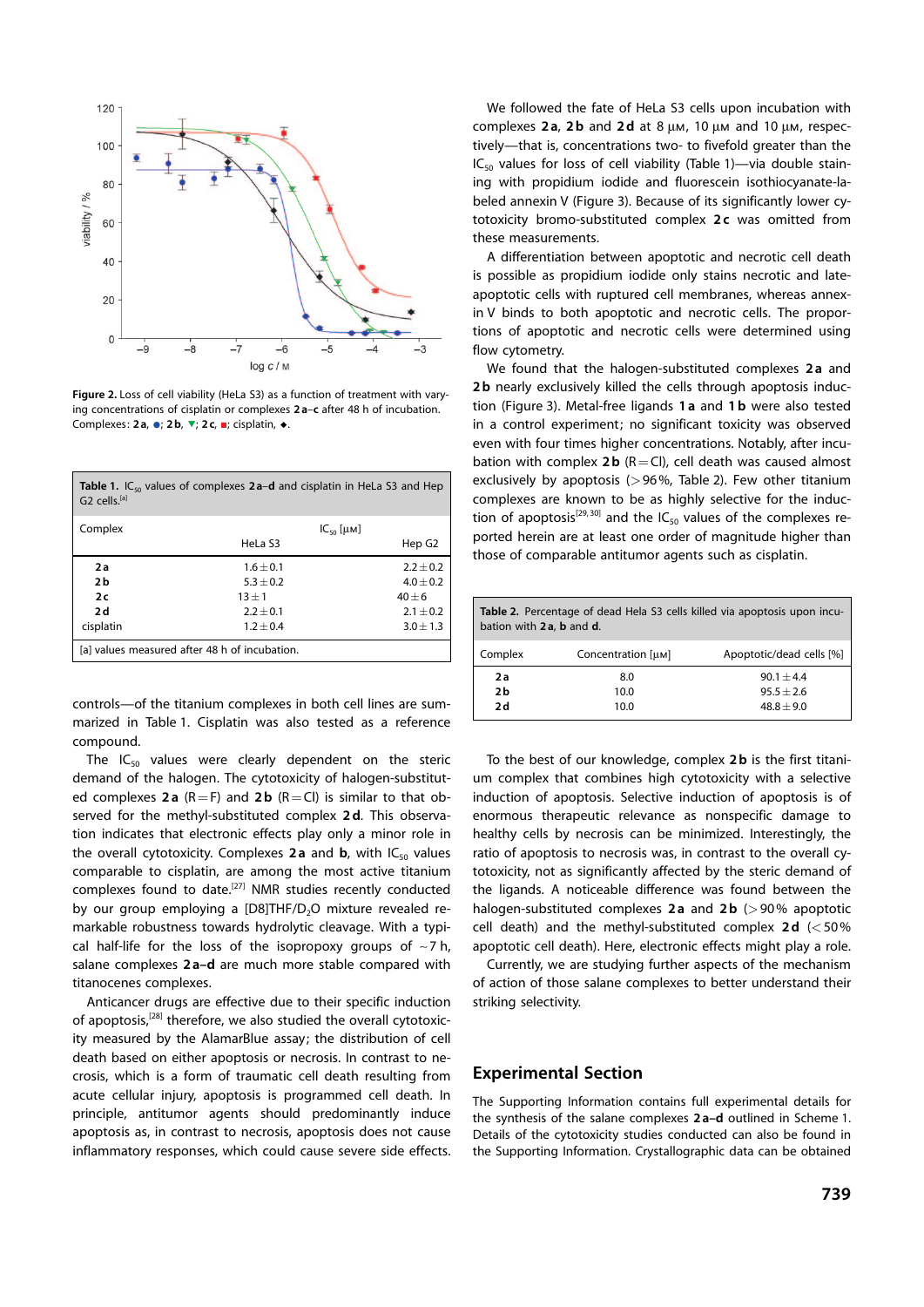

Figure 3. Quantification of viable (quadrant A), apoptotic (quadrant B) and necrotic (quadrant C) HeLa S3 cells after 24 h of incubation with complexes 2a (top left), 2 b (top right), 2 d (bottom left), or control medium (bottom right).

free of charge from the Cambridge Crystallographic Data Centre (CCDC 719706, www.ccdc.cam.ac.uk/data\_request/cif).

## Acknowledgements

The authors would like to thank COST D39 and the Konstanz Research School Chemical Biology (KoRS-CB) for financial and scientific support. The authors would also like to thank Dipl. Chem. Malin Bein for help with the biological assays, and Dipl. Chem. Michael Burgert for help with the X-ray structure.

Keywords: antitumor agents  $\cdot$  apoptosis  $\cdot$  cytotoxicity structure–activity relationships · titanium complexes

- [2] B. Rosenberg, L. van Camp, J. E. Trosko, V. H. Mansour, [Nature](http://dx.doi.org/10.1038/222385a0) 1969, 222, [385–386.](http://dx.doi.org/10.1038/222385a0)
- [3] F. Caruso, M. Rossi, J. Tanski, R. Sartori, R. Sariego, S. Moya, S. Diez, E. Navarrete, A. Cingolani, F. Marchetti, C. Pettinari, [J. Med. Chem.](http://dx.doi.org/10.1021/jm990539b) 2000, 43[, 3665–3670.](http://dx.doi.org/10.1021/jm990539b)
- [4] I. Ott, R. Gust, [Arch. Pharm. Chem. Life Sci.](http://dx.doi.org/10.1002/ardp.200600151) 2007, 340, 117-126.
- [5] P. Köpf-Maier, F. Preiss, T. Marx, T. Klapötke, H. Köpf, Anticancer Res. 1986, 6, 33–37.
- [6] B. Desoize, Anticancer Res. 2004, 24, 1529–1544.
- [7] K. Strohfeldt, M. Tacke, [Chem. Soc. Rev.](http://dx.doi.org/10.1039/b707310k) 2008, 37, 1174-1187.
- [8] H. Köpf, P. Köpf-Maier, [Angew. Chem.](http://dx.doi.org/10.1002/ange.19790910620) 1979, 91, 509; [Angew. Chem. Int.](http://dx.doi.org/10.1002/anie.197904771) Ed. Engl. 1979, 18[, 477–478](http://dx.doi.org/10.1002/anie.197904771).
- [9] F. Caruso, M. Rossi, [Mini-Rev. Med. Chem.](http://dx.doi.org/10.2174/1389557043487565) 2004, 4, 49–60.
- [10] M. M. Harding, G. Mokdsi, Curr. Med. Chem. 2000, 7, 1289-1303.
- [11] G. Lümmen, H. Sperling, H. Luboldt, T. Otto, H. Rübben, Cancer Chemother. Pharmacol. 1998, 42, 415–417.
- [12] T. Schilling, K. B. Keppler, M. E. Heim, G. Niebch, H. Dietzfelbinger, J. Rastetter, A. R. Hanauske, [Invest. New Drugs](http://dx.doi.org/10.1007/BF00873139) 1995, 13, 327–332.
- [13] J. H. Toney, T. J. Marks, [J. Am. Chem. Soc.](http://dx.doi.org/10.1021/ja00290a033) 1985, 107, 947-953.

<sup>[1]</sup> B. Rosenberg, L. van Camp, T. Krigas, Nature 1965, 205, 698-699.